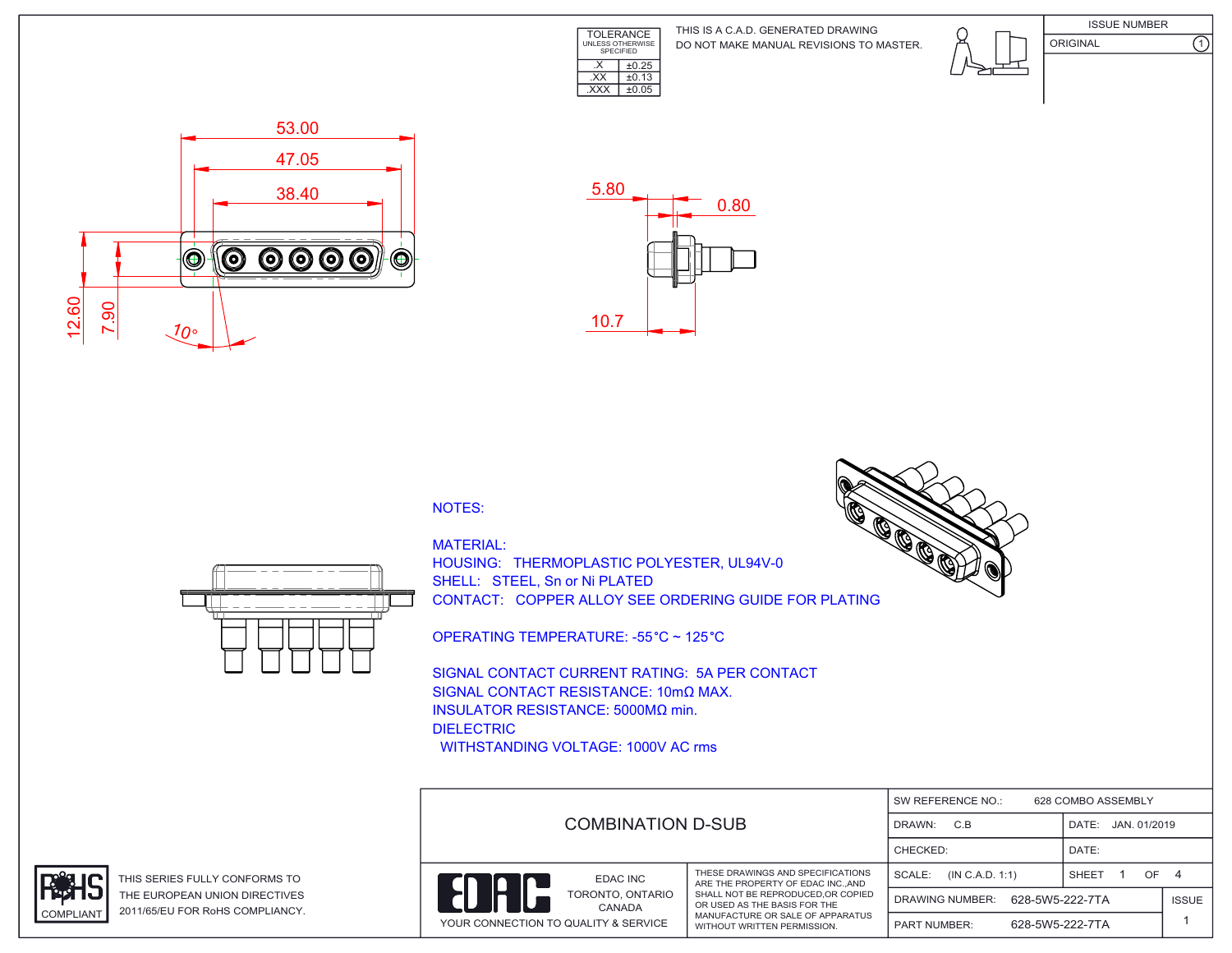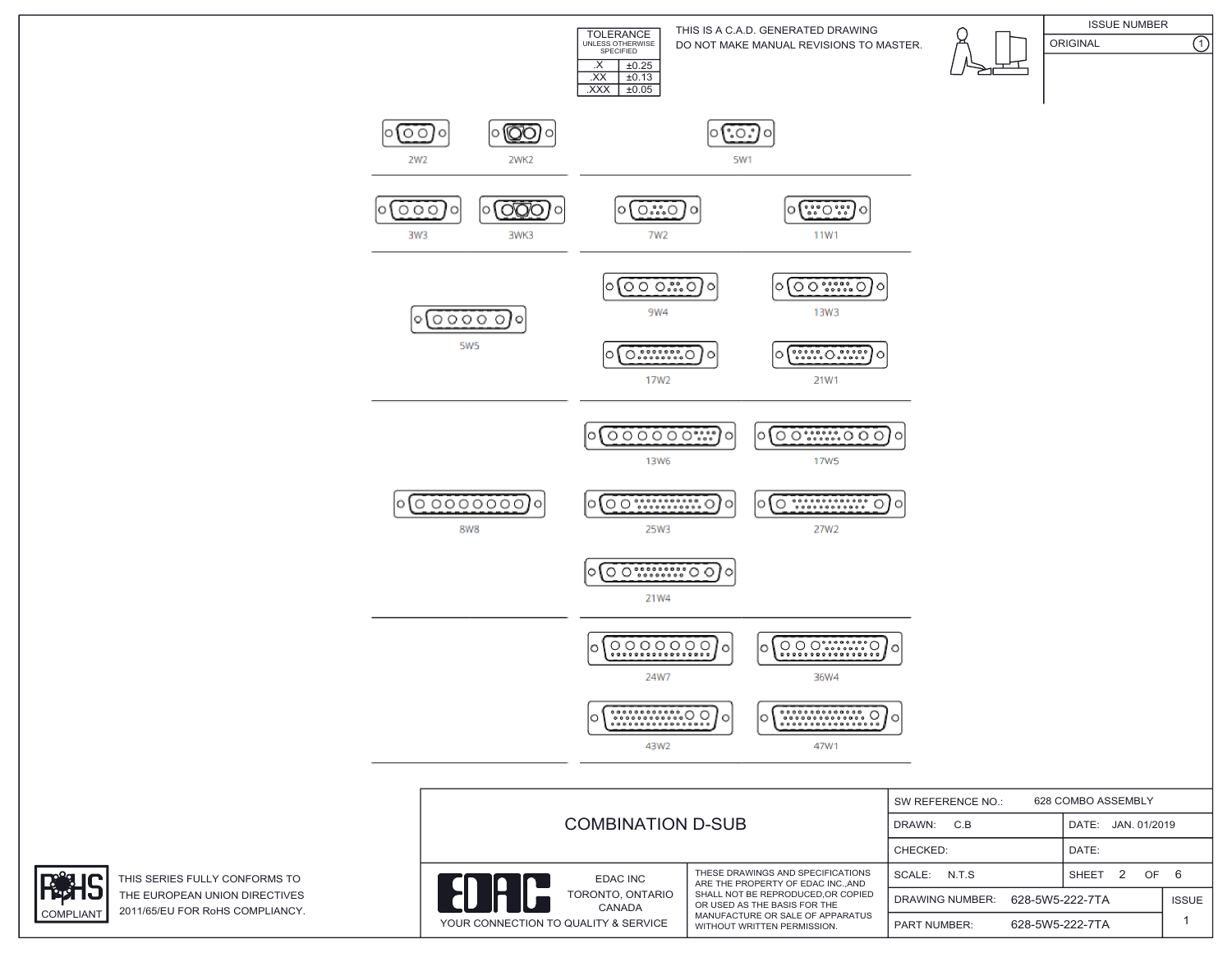TOLERANCE UNLESS OTHERWISE SPECIFIED  $\overline{XX}$   $\pm 0.13$ .XXX ±0.05DO NOT MAKE MANUAL REVISIONS TO MASTER. THIS IS A C.A.D. GENERATED DRAWING ISSUE NUMBER ORIGINAL (1)  $\overline{\text{.}x}$   $\overline{\text{+}0.25}$ 





21W4 Male/Female



27W2 Male/Female



21W1 Male/Female



|                                                                                | ⊏₩<br>w                                                                                                                                                                                                         | $\overline{ }$<br>$-2.77$                 | - 507                    |              |
|--------------------------------------------------------------------------------|-----------------------------------------------------------------------------------------------------------------------------------------------------------------------------------------------------------------|-------------------------------------------|--------------------------|--------------|
| <b>COMBINATION D-SUB</b>                                                       |                                                                                                                                                                                                                 | 628 COMBO ASSEMBLY<br>SW REFERENCE NO.:   |                          |              |
|                                                                                |                                                                                                                                                                                                                 | C.B<br>DRAWN:                             | JAN. 01/2019<br>DATE:    |              |
|                                                                                |                                                                                                                                                                                                                 | CHECKED:                                  | DATE:                    |              |
| EDAC INC<br>TORONTO, ONTARIO<br>CANADA<br>YOUR CONNECTION TO QUALITY & SERVICE | THESE DRAWINGS AND SPECIFICATIONS<br>ARE THE PROPERTY OF EDAC INC., AND<br>SHALL NOT BE REPRODUCED.OR COPIED<br>OR USED AS THE BASIS FOR THE<br>MANUFACTURE OR SALE OF APPARATUS<br>WITHOUT WRITTEN PERMISSION. | SCALE: N.T.S.                             | OF.<br><b>SHEET</b><br>3 |              |
|                                                                                |                                                                                                                                                                                                                 | 628-5W5-222-7TA<br><b>DRAWING NUMBER:</b> |                          | <b>ISSUE</b> |
|                                                                                |                                                                                                                                                                                                                 | 628-5W5-222-7TA<br><b>PART NUMBER:</b>    |                          |              |

2W2 / 2WK2

5W5 Male

5W5 Female



47.00

23.53



3W3 / 3WK3

8W8 Male

8W8 Female



7W2 Male/Female

5W1 Male/Female



53.50

31.76



11W1 Male/Female



17W2 Male/Female

. 831. . 870. 취의

10A / 2.2 20A / 3.3 30A / 3.7 40A / 4.2

CURRENT RATING /  $\phi$ A



THIS SERIES FULLY CONFORMS TO THE EUROPEAN UNION DIRECTIVES COMPLIANT 2011/65/EU FOR RoHS COMPLIANCY.

23.53